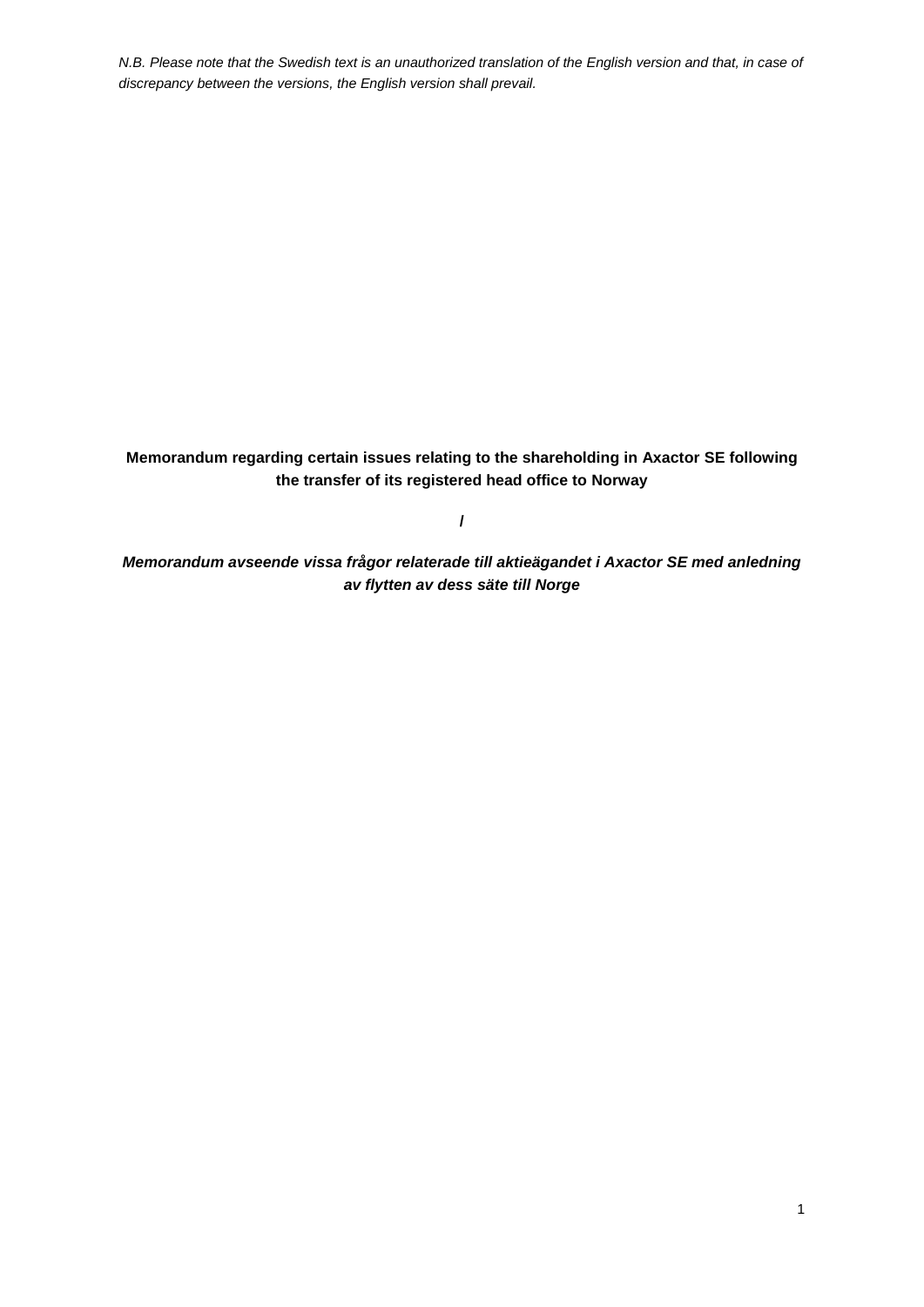To the shareholders of Axactor SE *Till aktieägarna i Axactor SE*

# **1 INTRODUCTION, LISTING AND VPS REGISTRATION OF THE SHARES ETC /**  *INTRODUKTION, NOTERING OCH VPC REGISTRERING AV AKTIERNA M.M.*

### 1.1 **Introduction /** *Introduktion*

This memorandum has been prepared by the Board of Directors of Axactor SE ("**Axactor**" or the "**Company**") in connection with the proposed transfer of the registered head office of the Company to Norway (the "**Proposed Transfer**"). The purpose of the memorandum is to highlight certain issues relating to the Axactor shares (the "**Shares**") and to the shareholding in the Company following the Proposed Transfer.

*Detta memorandum har upprättats av styrelsen i Axactor SE ("Axactor" eller "Bolaget") i samband med den föreslagna flytten av Bolagets säte till Norge ("Föreslagna Flytten"). Syftet med memorandumet är att lyfta fram vissa frågor som rör aktierna i Axactor ("Aktierna") och aktieinnehavet i Bolaget efter den Föreslagna Flytten.*

# 1.2 **Listing on Oslo Stock Exchange and VPS registration of the Shares /** *Notering på Oslo Börs och VPC-registrering av Aktierna*

The Company's shares will after the transfer to Norway, be registered in the Norwegian Central Securities Depositary (Verdipapirsentralen) ("**VPS**"). A condition for the implementation of the Proposed Transfer is that the Shares are not de-listed from the Oslo Stock Exchange as a result of the transfer.

*Bolagets Aktier kommer efter den Föreslagna Flytten till Norge att registreras hos den norska värdepapperscentralen ("VPC"). Ett villkor för genomförandet av den Föreslagna Flytten är att Aktierna inte avnoteras från Oslo Börs till följd av flytten*

### 1.3 **Exercise of shareholder rights /** *Utövande av aktieägarrättigheter*

The shareholders of the Company are those registered in the VPS as having title to the Shares. Such registration will confer to the holder of shares, and such holder shall as a result of such registration enjoy, full shareholder rights in the Company under the constitutional documents of the Company, Norwegian laws applicable to the Company and to the Shares traded on the Oslo Stock Exchange.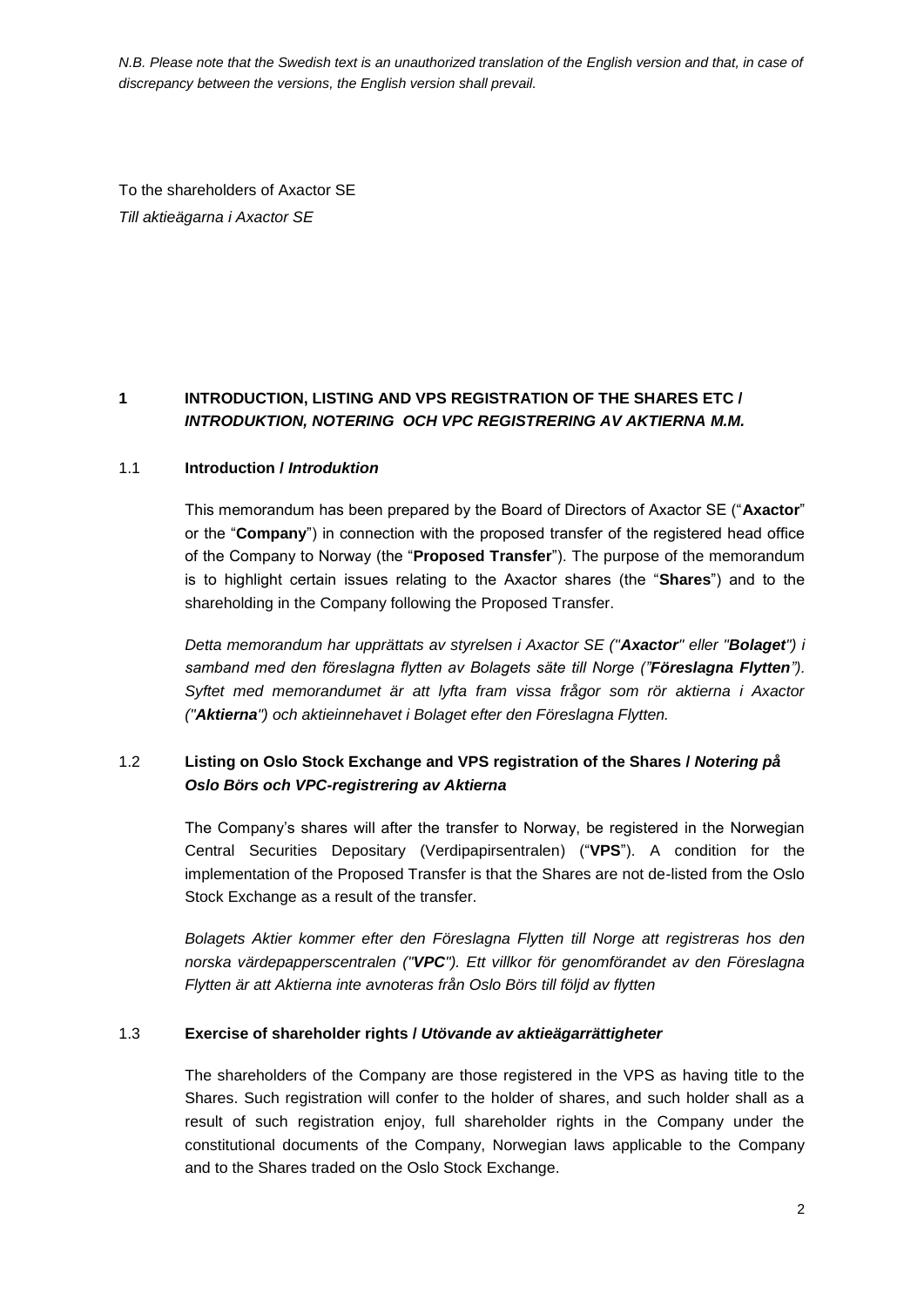*Bolagets aktieägare är de som är registrerade hos VPC som ägare av Aktierna. Registreringen i VPC säkerställer ägandet av aktierna och tillförsäkrar ägarna dess fulla rättigheter i Bolaget såsom de framgår av Bolagets bolagsordning, tillämplig norsk lagstiftning och reglerna för Oslo Börs.*

## 1.4 **Governing law /** *Tillämpliga lagar*

The Shares will be governed by the laws of Norway. Through the implementation of the SE legislation and the European Council Directives relating to company law, the company legal framework in Norway (the SE Act and the Norwegian Public Limited Liability Companies Act (the "**Company Act**") is to a large extent harmonized with the laws applicable to SE companies in Sweden. There are, however, certain differences in the laws, some of which are set out below.

Since the Shares are listed on the Oslo Stock Exchange, also the Norwegian stock exchange and securities regulation, the listing regulations applicable to companies with securities listed on the Oslo Stock Exchange and the Norwegian Code of Practice for Corporate Governance (the "Code of Practice") will be applicable for the Company.

The Code of Practice contains recommendations issued by the Norwegian Corporate Governance Board and is not a legal biding regulation as adherence to the Code of Practice is based on a "comply or explain" principle. The intention of the Code of Practice is to strengthen confidence in listed companies among shareholders, the capital market and other interested parties.

*Aktierna kommer lyda under norsk rätt. Genom implementeringen av SE-regelverket och andra bolagsrättsliga direktiv som utfärdats av Europeiska Rådets, är det bolagsrättsliga ramverket i Norge (SE-lagstiftningen och den norska aksjeselskapsloven för publika bolag "Aksjeselskapsloven") i stor utsträckning harmoniserad med lagar som är tillämpliga på SE-bolag i Sverige. Det finns emellertid vissa skillnader mellan regelverken, varav några redogörs för nedan.*

*Eftersom Aktierna är noterade på Oslo Börs kommer även den norska börs- och värdepapperslagen, noteringsregler för företag med värdepapper noterade på Oslo Börs och den norska koden för bolagsstyrning ("Uppförandekoden") att vara tillämpliga på Bolaget.*

*Uppförandekoden innehåller rekommendationer utfärdade av den norska styrelsen för bolagsstyrning men är inte en rättsligt bindande reglering eftersom efterlevnad av Uppförandekoden baseras på principen "följa eller förklara". Avsikten med Uppförandekoden är att stärka förtroendet för börsnoterade bolag bland aktieägarna, på kapitalmarknaden och bland andra intressenter.*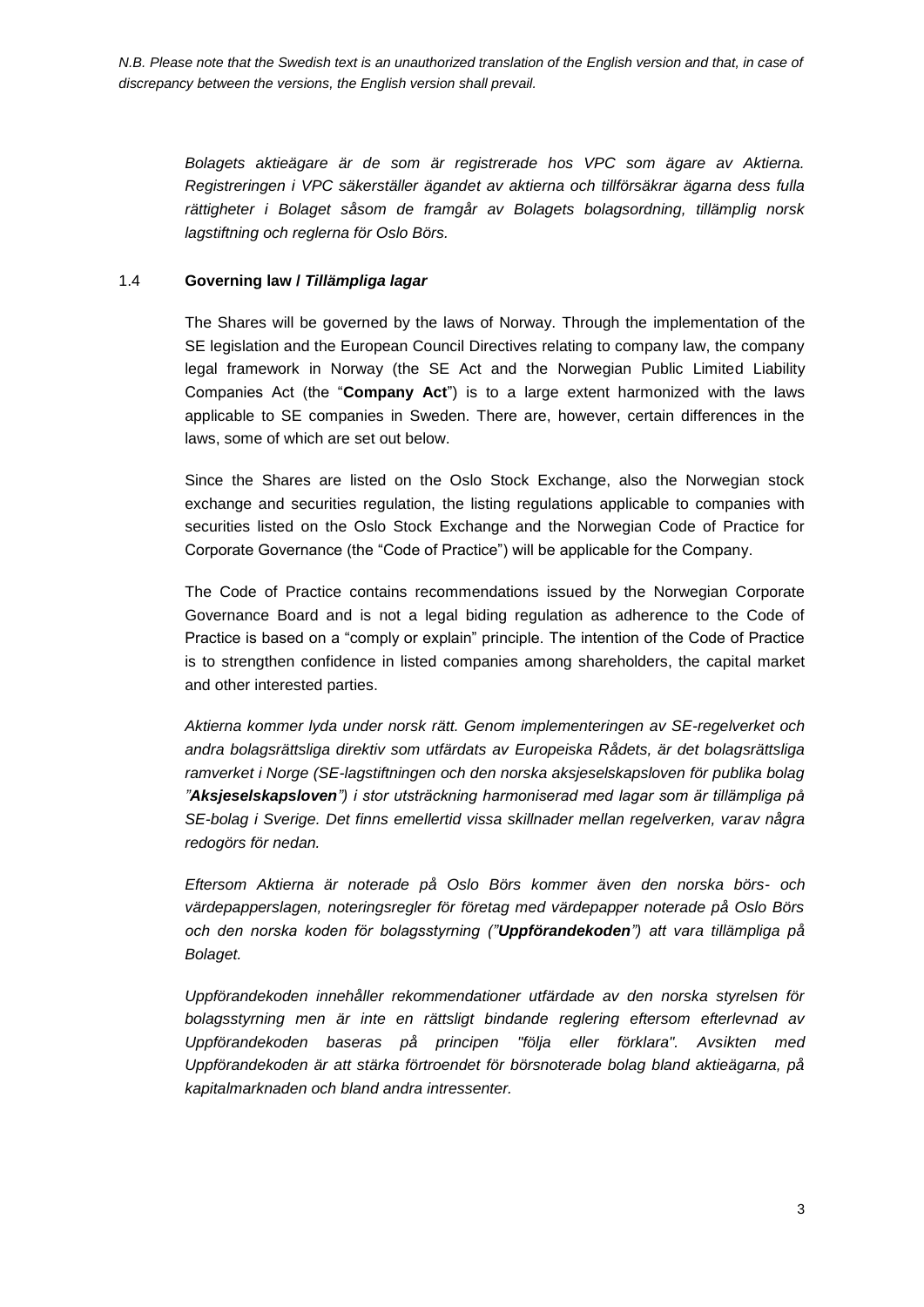## **2 TRANSFERABILITY OF SHARES /** *ÖVERLÅTBARHET AV AKTIER*

The transfer of ownership of the Shares registered with the VPS is generally unrestricted from pre-emption rights and first rights of refusal and other similar rights ordinarily introduced in private corporations. The VPS is an electronic register for enabling title and ownership of the shares in the capital of the Company which are traded on the Oslo Stock Exchange to be transferred and evidenced without a certificate of title (such as share certificates). The VPS is an officially recognized computer-based system with which the title of listed shares is evidenced and any transfer of title to the listed shares is affected, by a means of an officially recognized electronic method. Any charge or other encumbrance to or over the listed shares or (as the case may be) the rights conferred by the listed shares, is also evidenced in the VPS.

*Överlåtelse av äganderätten till aktier registrerade hos VPC är i allmänhet inte begränsat av hembud, förköpsrätt eller annat liknande förbehåll som vanligtvis införs i privata bolag. VPC är ett elektroniskt register som säkerställer ägandet av aktier i bolag som handlas på Oslo Börs och som möjliggör att handel kan ske utan utfärdande av ägandebevis såsom aktiebrev. VPC är ett officiellt erkänt datorbaserat system i vilket ägandet av aktier styrks och där överlåtelser av rättigheter till de noterade Aktierna sker genom en officiellt erkänd elektronisk metod. Rättigheter och eventuella rättighetsinskränkningar knutna till de noterade aktierna framgår också av VPC.*

### **3 GENERAL MEETINGS /** *BOLAGSSTÄMMOR*

The shareholder rights and powers are exercisable in general meetings of the Company which have been duly convened, constituted, held and transacted in accordance with the provisions contained in the Company Act and the Company's articles of association (the "Articles").

*Aktieägarnas rättigheter och befogenheter utövas vid de bolagsstämmor i Bolaget som vederbörligen sammankallas, upprättas, hålls och utförs i enlighet med bestämmelserna i Aksjeselskapsloven och Bolagets bolagsordning ("Bolagsordningen").*

### 3.1 **Annual general meeting /** *Årsstämma*

The Company must hold an annual general meeting within six months from the end of each accounting year (Companies Act § 5-6).

The following business will be transacted at the annual general meeting:

- approval of the annual accounts and directors report, including distribution of dividend;
- the statement from the Board with regard to remuneration and benefits to the Company's executive personnel;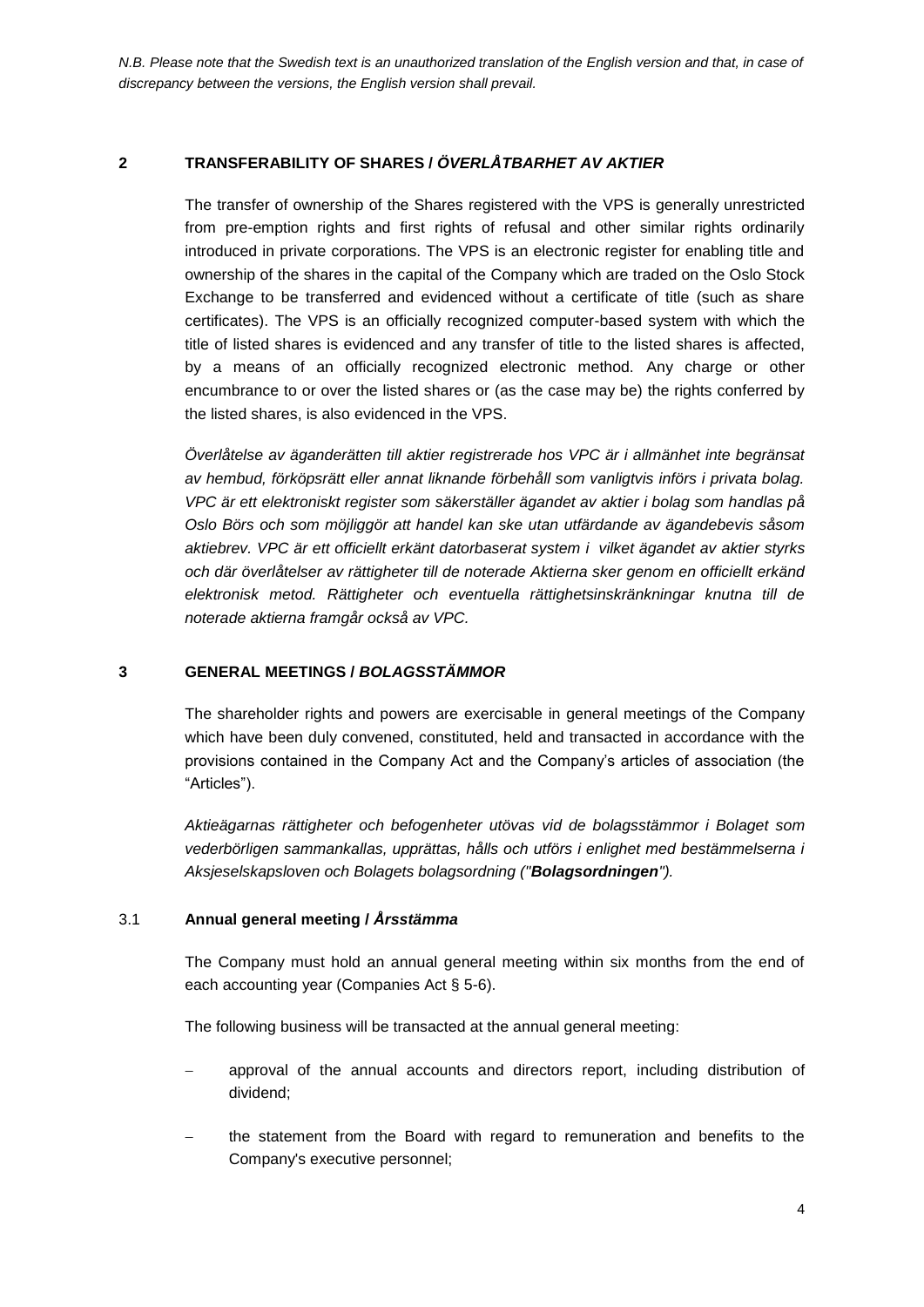- the statement on corporate governance pursuant to the Norwegian Accounting Act Section 3–3b;
- determination of the number of members and deputy members of the Board and election of members and deputies to the Board; and
- any other business that, by law or pursuant to the Articles, is to be transacted at the general meeting.

*Bolaget ska hålla årsstämma inom sex månader efter utgången av varje räkenskapsår (Aksjeselskapsloven 5-6 §).*

*Följande ärenden ska behandlas på årsstämman:*

- *godkännande av årsredovisningen och styrelsens förvaltningsberättelse, inklusive disposition av vinst;*
- *uttalande från styrelsen avseende ersättning och förmåner till ledande befattningshavare i Bolaget,*
- *redogörelsen för bolagsstyrning enligt den norska redovisningslagen 3-3b §;*
- *fastställande av antalet styrelseledamöter och suppleanter och val av styrelseledamöter och suppleanter, och*
- *övriga ärenden som enligt lag eller Bolagsordningen ska behandlas på bolagsstämman.*

#### 3.2 **Extraordinary general meetings /** *Extra bolagsstämma*

In addition to the annual general meeting, extraordinary general meeting may be held if deemed necessary by the Company's Board. An extraordinary general meeting must also be convened by the Board for consideration of specific matters at the written request by the Company's auditor or by shareholders representing a total of at least 5% of the Shares (Company Act § 5-7).

*Utöver årsstämman kan extra bolagsstämma hållas om Bolagets styrelse anser att det finns skäl. En extra bolagsstämma måste också sammankallas av styrelsen för behandling av specifika ärenden på skriftlig begäran av Bolagets revisor eller av aktieägare som sammanlagt representerar minst 5 % av Aktierna (Aksjeselskapsloven 5-7 §).*

#### 3.3 **Notice of general meeting /** *Kallelse till bolagsstämma*

The general meetings are convened by the Board (Company Act § 5-9). The general meetings shall, as a main rule, be held in the municipality in which the Company has its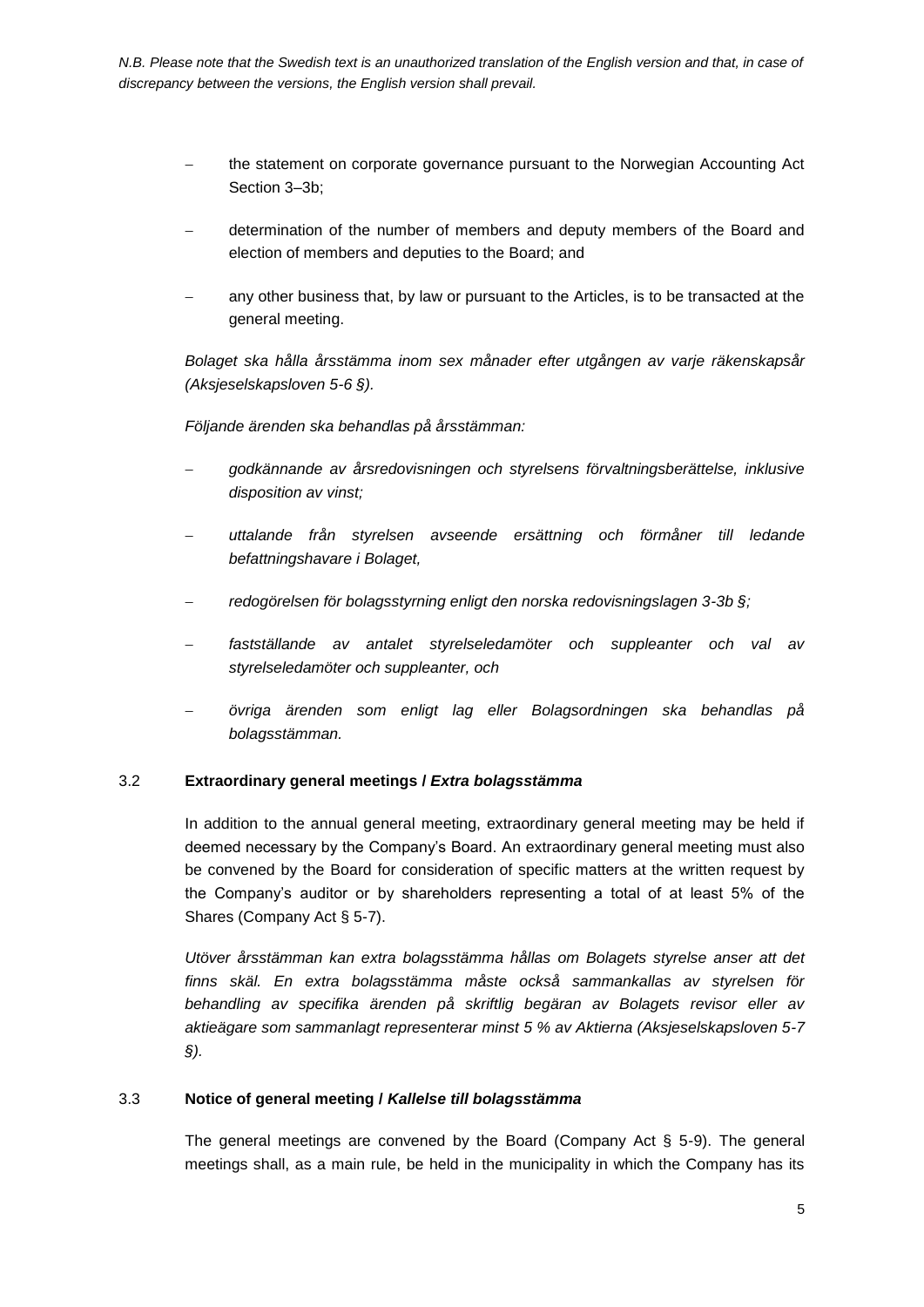registered office, i.e. in Oslo (Company Act  $\S$  5-8). The general meeting must be convened by written notice to all shareholders with a known address. The notice must state the time and venue for the meeting (Company Act § 5-10), and it must be sent not later than 21 days before the meeting is to be held (Company Act § 5-11b).

The notice convening the meeting shall state the business to be transacted at the meeting, any proposed amendments to the Articles and the name of the person who will open the meeting. The Board shall prepare a draft agenda for the meeting. If the Company has approved the participation and/or the casting of votes of the shareholders by electronic means or by correspondence, the notice should include information on the procedure for the exercise of those rights. Moreover, as the Company has stipulated in its Articles that documents to be deliberated at the general meeting do not need to be submitted to the shareholders if they are made available on the Company's internet pages, the notice shall contain the internet address and where to obtain paper copies of the documents.

A shareholder shall be entitled to have an issue discussed at the general meeting of which it has notified the Board in writing no later than seven days prior to expiry of the deadline for convening the meeting (Company Act § 5-11).

*Bolagsstämma sammankallas av styrelsen (Aksjeselskapsloven 5-9 §). Bolagsstämma ska i huvudregel hållas i den kommun där Bolaget har sitt säte, det vill säga i Oslo (Aksjeselskapsloven 5-8 §). Kallelse till bolagsstämma ska ske skriftligen TILL samtliga aktieägare med känd adress. Kallelsen ska innehålla tid och plats för stämman (Aksjeselskapsloven 5-10 §), och måste skickas senast 21 dagar före stämman ska hållas (Aksjeselskapsloven 5-11b §).*

*Kallelsen ska innehålla information om vad som ska behandlas på stämman, eventuella föreslagna ändringar av Bolagsordningen samt namnet på den person som ska förklara stämman öppnad. Styrelsen ska utarbeta ett förslag till dagordning för stämman. Om Bolaget har godkänt deltagande och/eller avgivande av röster från aktieägarna elektroniskt eller genom korrespondens, bör kallelsen innehålla information om förfarandet för utövandet av dessa rättigheter. Eftersom det i Bolagsordningen anges att handlingar som ska behandlas på stämman inte behöver vidarebefordras till aktieägarna om dessa tillgängliggjorts på Bolagets hemsida, ska kallelsen innehålla internetadressen och information om var aktieägarna kan få papperskopior av dokumenten.*

*En aktieägare har rätt att få ett ärende behandlat vid bolagsstämman om detta har anmälts skriftligen till Styrelsen senast sju dagar före utgången av tidsfristen för kallelse till bolagsstämman (Aksjeselskapsloven 5-11 §).*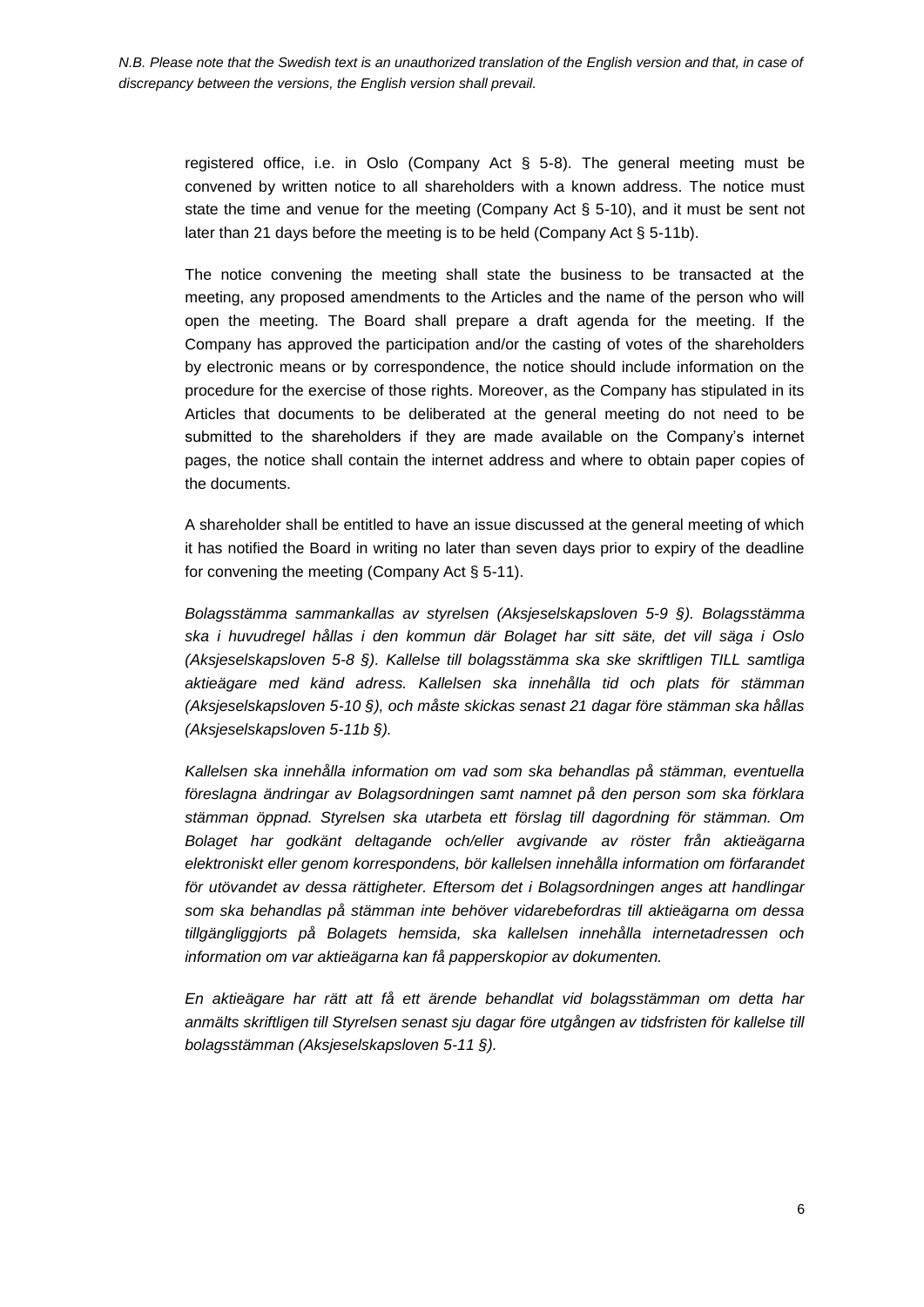# 3.4 **Shareholders' attendance of general meeting /** *Aktieägarnas närvaro på bolagsstämma*

The shareholders shall be entitled to attend the general meeting, either in person or by a proxy appointed at their own discretion. The proxy must present a written, dated letter of proxy, which only applies for the next meeting unless expressly stated otherwise (Company Act § 5-2). In the Articles, the Company has stipulated that Board may decide that shareholders who want to participate in the general meeting must notify the Company thereof within a specific deadline that cannot expire earlier than three days prior to the general meeting (Articles § 6, cf. Company Act § 5-3).

A shareholder may demand that the Board members and the General Manager at the general meeting provide information which is available regarding certain specified matters (Company Act § 5-15).

*Aktieägarna har rätt att delta på bolagsstämman, antingen personligen eller genom fullmakt där ombud utses av aktieägaren. Fullmaktshavaren måste presentera en skriftlig och daterad fullmakt på stämman. Fullmakten gället endast för den aktuella stämman om inte annat uttryckligen anges (Aksjeselskapsloven 5-2 §). I Bolagsordningen har Bolaget föreskrivit att Styrelsen får besluta att aktieägare som vill delta i bolagsstämman måste anmäla deltagandet till Bolaget inom en viss tidsfrist. Tidsfristen får inte löpa ut tidigare än tre dagar före bolagsstämman (Bolagsordningen 6 §, jfr. Aksjeselskapsloven 5-3 §).*

*En aktieägare kan kräva att styrelseledamöter och verkställande direktören på bolagsstämman lämnar tillgänglig information i vissa specifika frågor (Aksjeselskapsloven 5-15 §).*

### 3.5 **Voting rights /** *Rösträtt*

All Shares rank pari passu and each Share in the Company confers on its holder a right to one vote (Company Act § 4-1 and 5-4).

*Samtliga Aktier rankas pari passu och varje Aktie i Bolaget ger innehavaren rätt till en röst (Aksjeselskapsloven 4-1 och 5-4 §§).*

### <span id="page-6-0"></span>3.6 **Quorum and majority requirements /** *Beslutsförhet och majoritetskrav*

There is no quorum requirement under Norwegian law for general meetings.

As a general rule, all matters raised at the general meeting require decision by simple majority (more than 50% of the votes cast). In the event of a parity of the votes, the chairman of the meeting shall have the casting vote. In connection with elections or employments, the person(s) who receive(s) the highest number of votes, shall be regarded as elected or employed (Company Act § 5-17).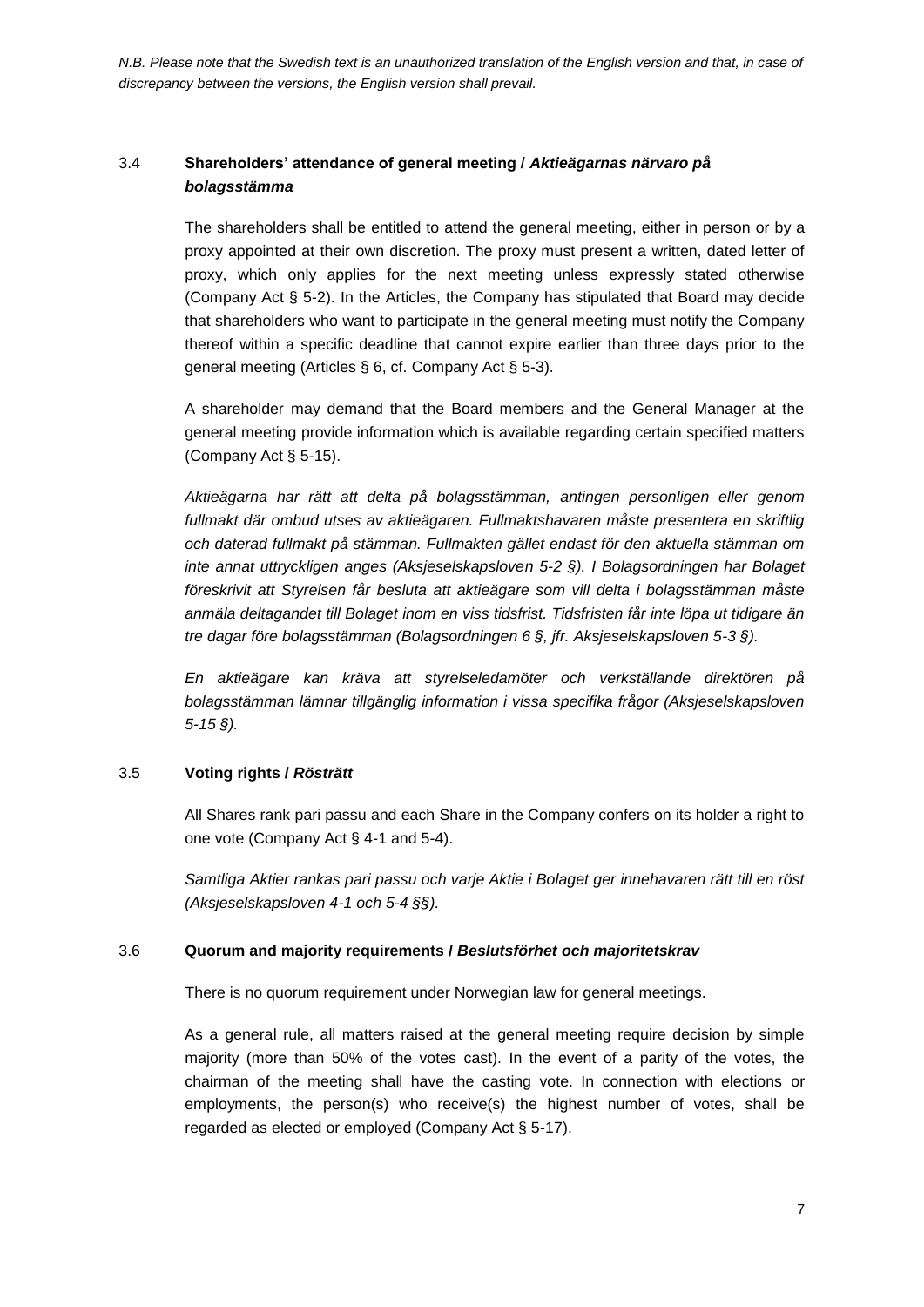A resolution on an amendment to the Articles, including change of name or business purpose of the Company, share capital increases and decreases, mergers and demergers and dissolution, requires the endorsement of at least two thirds of both the votes cast and the share capital represented at the meeting (Company Act § 5-18).

Endorsement of at least 90% of the share capital represented at the meeting is required for resolutions reducing rights connected to existing Shares (Company Act § 5-19). A resolution requires unanimity if the shareholders' obligations to the Company are increased, if the right to transfer, acquire or own shares is restricted in certain ways, if it allows for compulsory redemption of shares or for a change of the legal relationship between previously equal shares (Company Act § 5-20).

Legal action claiming a shareholders' resolution is invalid because it has been adopted in an unlawful manner or is contrary to the law or the Articles may be brought by a shareholder, a member of the Board or by the General Manager (Company Act § 5-22). Such claim must, as a main rule, be submitted within three months after the resolution was made (Company Act § 5-23).

*Det finns inga krav om beslutförhet för bolagsstämmor enligt norsk lag.*

*Som huvudregel gäller att alla frågor som tas upp vid bolagsstämman kräver beslut med enkel majoritet (mer än 50 % av de avgivna rösterna). Vid lika röstetal ska stämmans ordförande ha utslagsrösten. I samband med val eller anställningar ska den (de) personer som får det högsta antalet röster betraktas som valda eller anställda (Aksjeselskapsloven 5-17 §).*

*Ett beslut om en ändring av Bolagsordningen, inklusive ändring av Bolagets firma eller verksamhetändamål, ökning eller minskning av aktiekapital, fusioner, fissioner och upplösning, kräver godkännande från minst 2/3 av såväl de avgivna rösterna som det representerade aktiekapitalet på stämman (Aksjeselskapsloven 5-18 §).*

*Godkännande från minst 90 % av det vid stämman företrädda aktiekapitalet krävs för att minska de rättigheter som är kopplade till befintliga Aktier (Aksjeselskapsloven 5-19§ ). Ett beslut kräver enhällighet om; aktieägarnas förpliktelser gentemot Bolaget ökas, rätten att överlåta, förvärva eller äga aktier begränsas på vissa sätt, det möjliggör tvångsinlösen av aktier, eller om rättsförhållandet mellan tidigare jämställda aktier ändras (Aksjeselskapsloven 5-20§ ).*

*Klandertalan mot ett stämmobeslut som inte har tillkommit i behörig ordning, strider mot lag eller Bolagsordning kan föras av en aktieägare, styrelseledamot eller av verkställande direktören (Aksjeselskapsloven 5-22 §). En sådan klandertalan måste, i huvudregel, föras in inom tre månader efter det att beslutet fattades (Aksjeselskapsloven 5-23 §).*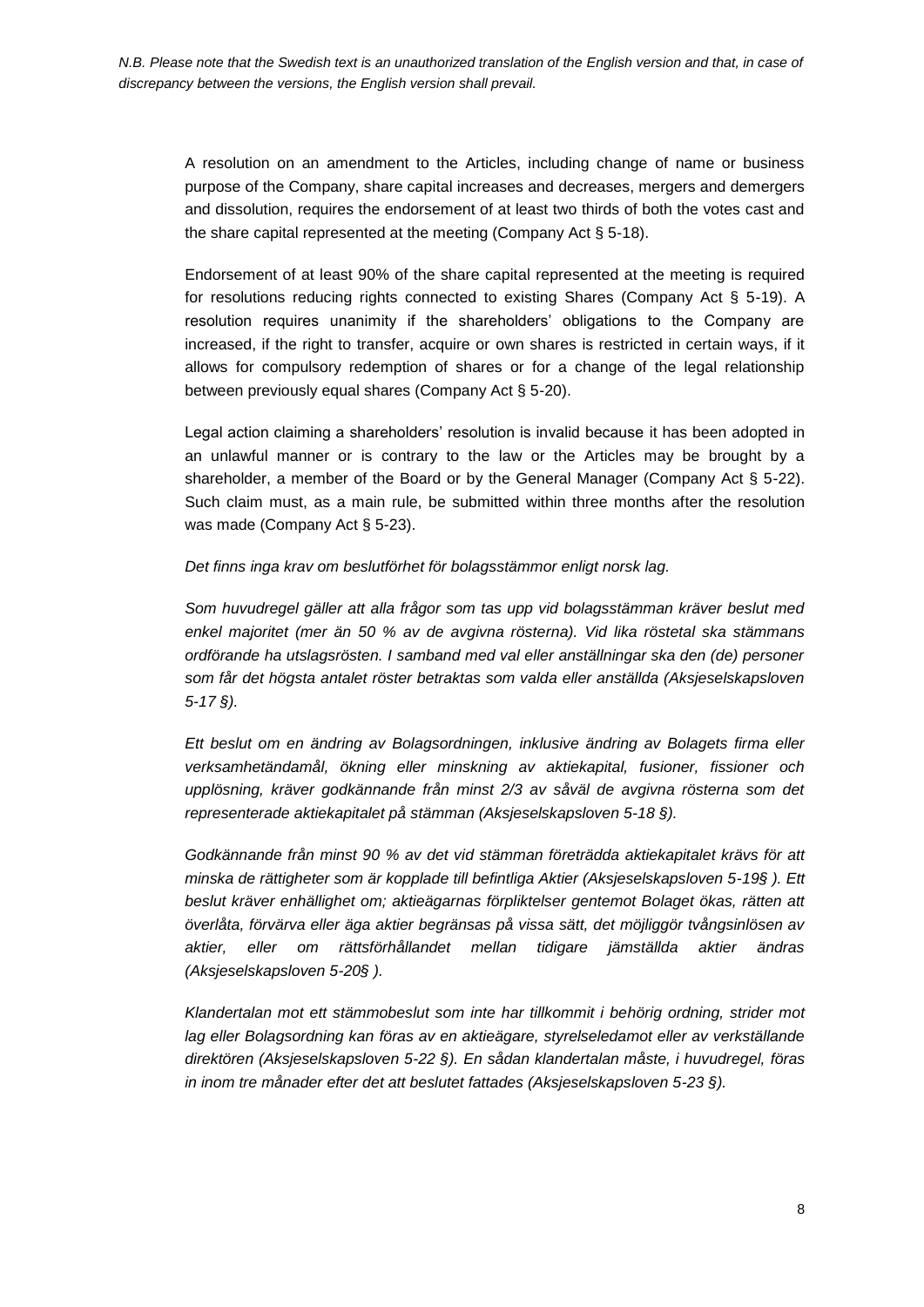## **4 BOARD OF DIRECTORS /** *STYRELSE*

### 4.1 **Composition of the board /** *Styrelsesammansättning*

### 4.1.1 **General /** *Allmänt*

The Board shall consist of minimum three and maximum six directors and minimum zero and maximum six deputies (Articles  $\S$  5). The general meeting appoints the members of the Board (Company Act § 6-3). Each member is normally appointed for a period of two years (Company Act 6-6). The Code of Practice Section 7 sets out that the Company should have a nomination committee which should propose candidates for election to the Board.

*Styrelsen ska bestå av minst tre och högst sex styrelseledamöter och minst noll och högst sex suppleanter (Bolagsordningen § 5). Bolagsstämman utser styrelsens ledamöter (Aksjeselskapsloven § 6-3). Varje ledamot utses normalt för en period om två år (Aksjeselskapsloven 6-6). Uppförandekoden avsnitt 7 anger att Bolaget ska ha en valberedning som ska föreslå kandidater till val till styrelsen.*

### 4.1.2 **Employee representation /** *Arbetstagarrepresentation*

Employees are entitled to Board representation in companies which do not have a Corporate Assembly as follows (Company Act § 6-4): one member plus one observer if the company has more than 30 employees, one third of the members, but at least two members, if the company has more than 50 employees and one third of the total Board members, but at least three members, if the company has more than 200 employees. Appointment of employee representatives to the Board takes place pursuant to specific regulations.

*Anställda har rätt till styrelserepresentation i bolag som inte har en bedriftsförsamling enligt följande (Aksjeselskapsloven 6-4 §): en ledamot och en observatör om bolaget har mer än 30 anställda, 1/3 av ledamöterna men minst två ledamöter om företaget har mer än 50 anställda, och 1/3 av det totala antalet styrelseledamöter men minst tre medlemmar om företaget har mer än 200 anställda. Utnämning av arbetstagarrepresentanter till styrelsen sker enligt särskilda bestämmelser.*

### 4.1.3 **Gender /** *Kön*

Section 6-11a (1) of the Company Act imposes a requirement for representation of both genders on the Board of a public limited company as follows: both genders shall be represented if the Board have two or three members, each gender shall be represented with at least two members if the Board have four or five members and each gender shall be represented with at least three members if the Board have six to eight members (the representation further increases if the Board consist of a higher number of members).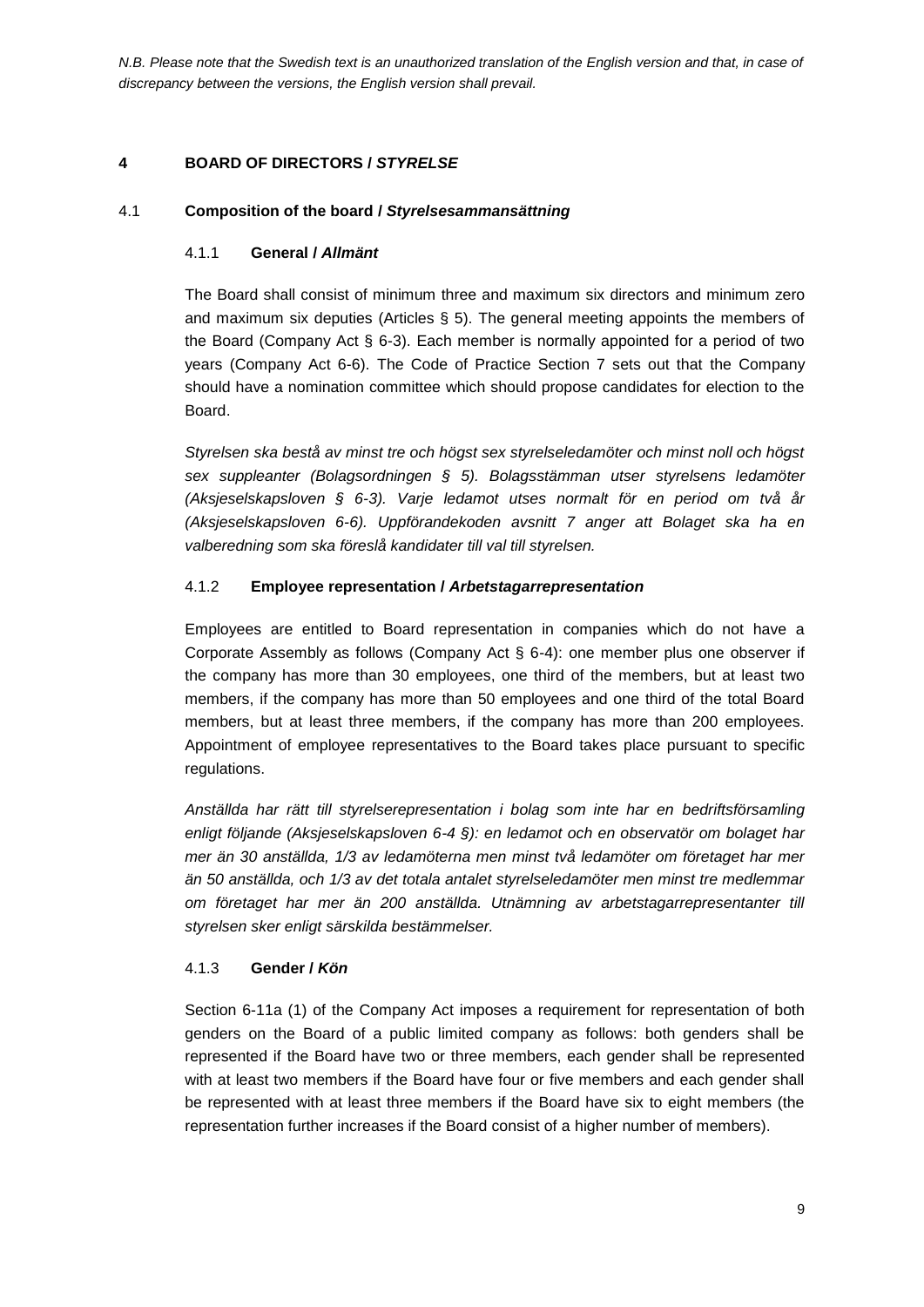*Aksjeselskapslovens 6-11a (1) § ställer krav på att båda könen ska vara representerade i styrelsen för ett publikt aktiebolag enligt följande: båda könen ska företrädas om Styrelsen har två eller tre ledamöter, varje kön ska representeras med minst två medlemmar om styrelsen har fyra eller fem medlemmar och varje kön ska vara representerad med minst tre ledamöter om styrelsen har sex till åtta ledamöter (representationen ökar ytterligare om styrelsen består av ett högre antal medlemmar).*

## 4.1.4 **Residency requirement /** *Bosättningskrav*

Unless the Ministry of Trade grants exemption, at least half of the Board members must be resident in Norway or resident in and citizen of a country which is party to the EEA Agreement (Company Act 6-11).

*Om inte Handelsdepartementet beviljar undantag måste minst hälften av styrelseledamöterna vara bosatta i Norge eller bosatta och medborgare i ett land som är part till EES-avtalet (Aksjeselskapsloven 6-11 §).*

# 4.1.5 **Requirements laid down by the Code of Practice /** *Krav enligt Uppförandekoden*

Pursuant to the Section 8 of the Code of Practice, the composition of the Board should ensure that the Board can attend to the common interests of all shareholders and meets the Company's need for expertise, capacity and diversity. Attention should be paid to ensuring that the Board can function effectively as a collegiate body.

The Board should not include executive personnel. The majority of the shareholderelected members of the Board should be independent of the Company's executive personnel and material business contacts. At least two of the members of the Board elected by shareholders should be independent of the Company's main shareholders.

*Enligt 8 § i Uppförandekoden bör Styrelsen vara sammansatt så att den kan agera i alla aktieägares gemensamma intressen samt uppfylla företagets behov av kompetens, kapacitet och mångfald. Uppmärksamhet bör ägnas åt att Styrelsen ska kunna fungera effektivt som ett kollegialt organ.*

*Ledande befattningshavare bör inte ingå i styrelsen. Majoriteten av de aktieägarvalda styrelseledamöterna ska vara oberoende i förhållande till Bolagets ledande befattningshavare. Minst två av styrelsens ledamöter ska vara oberoende i förhållande till Bolagets största aktieägare.*

# 4.2 **Responsibilities and liability of directors /** *Skyldigheter och ansvar för styrelseledamöter*

The Board is responsible for the administration of the Company, and shall ensure a sound organisation of the Company's business activities. Hereunder, the Board shall draw up plans and budgets for the activities of the Company, monitor the Company's financial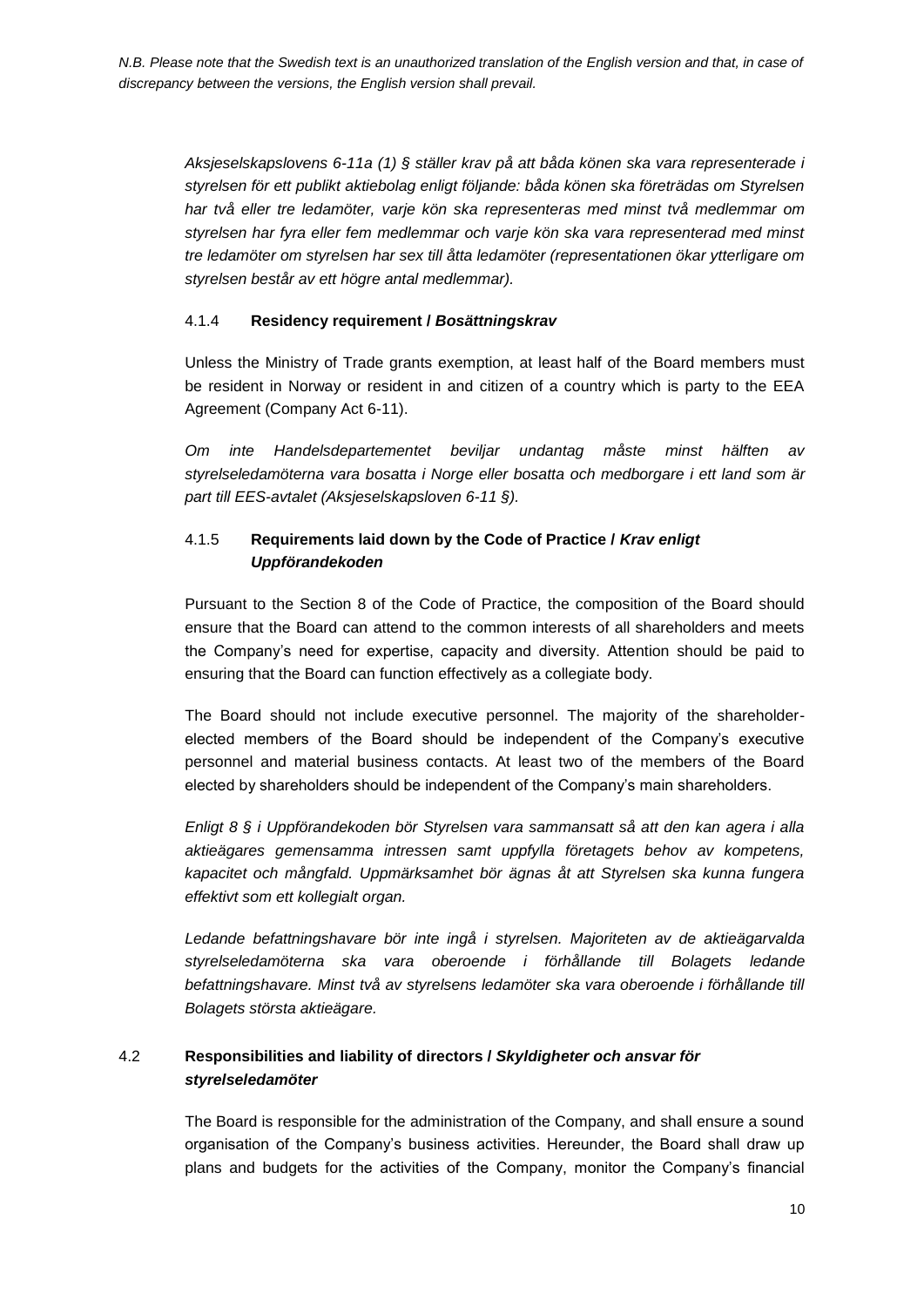position, and ensure that its activities, accounts and assets management are subject to adequate control (Company Act § 6-12). Further, the Board shall supervise the day-to-day management of the Company and its activities (Company Act  $\S$  6-13). As part of the Board's obligation to monitor the Company's financial position, it shall ensure that the Company "*at all times has an equity and a liquidity which are sound, based on the risk and extent of the activities of the company*" (Company Act § 3-4).

The Company's board of directors owes a fiduciary duty to the Company. Such fiduciary duty requires that the directors act in the Company's best interests when exercising their functions and exercise a general duty of loyalty and care towards the Company. Their principal task is to safeguard the interests of the Company.

The Company may demand that a Board member compensate any loss, which he or she has caused by intent or negligence during the performance of his or hers duties (Company Act § 17-1). If the general meeting has adopted a resolution on discharge of liability or has rejected a motion to bring a claim against a Board member, shareholders who own at least one tenth of the share capital may bring a claim for compensation (Company Act § 17-4).

*Styrelsen ansvarar för Bolagets administration och ska säkerställa en sund organisation av Bolagets affärsverksamhet. Med detta i beaktande ska styrelsen utarbeta planer och budgetar för Bolagets verksamhet, övervaka Bolagets finansiella ställning och se till att dess verksamhet, redovisning och kapitalförvaltning är under tillräcklig kontroll (Aksjeselskapsloven 6-12 §). Styrelsen ska vidare övervaka den dagliga förvaltningen av Bolaget och dess verksamhet (Aksjeselskapsloven 6-13 §). Som en del av Styrelsens skyldighet att övervaka Bolagets finansiella ställning ska den tillse att Bolaget "alltid har ett sunt eget kapital och en sund likviditet, baserat på risker knutna till och omfattningen av Bolagets verksamhet" (Aksjeselskapsloven 3-4 §).*

*Bolagets Styrelse har vidare en vårdplikt gentemot Bolaget. Sådan vårdplikt kräver att styrelseledamöterna arbetar för Bolagets bästa när de utövar sina uppgifter, samt iakttar en allmän lojalitet- och omsorgsplikt gentemot företaget. Deras huvudsakliga uppgift är att skydda Bolagets intressen.*

*Bolaget kan kräva att en styrelseledamot ersätter skada som han eller hon avsiktligen eller av oaktsamhet orsakar vid utövandet av hans eller hennes arbetsuppgifter (Aksjeselskapsloven 17-1 §). Om bolagsstämman har tagit ett beslut om ansvarsfrihet eller har beslutat att inte väcka talan mot styrelseledamot kan aktieägare som äger minst en tiondel av aktiekapitalet ändå välja att väcka sådan talan om ersättning (Aksjeselskapsloven 17-4 §).*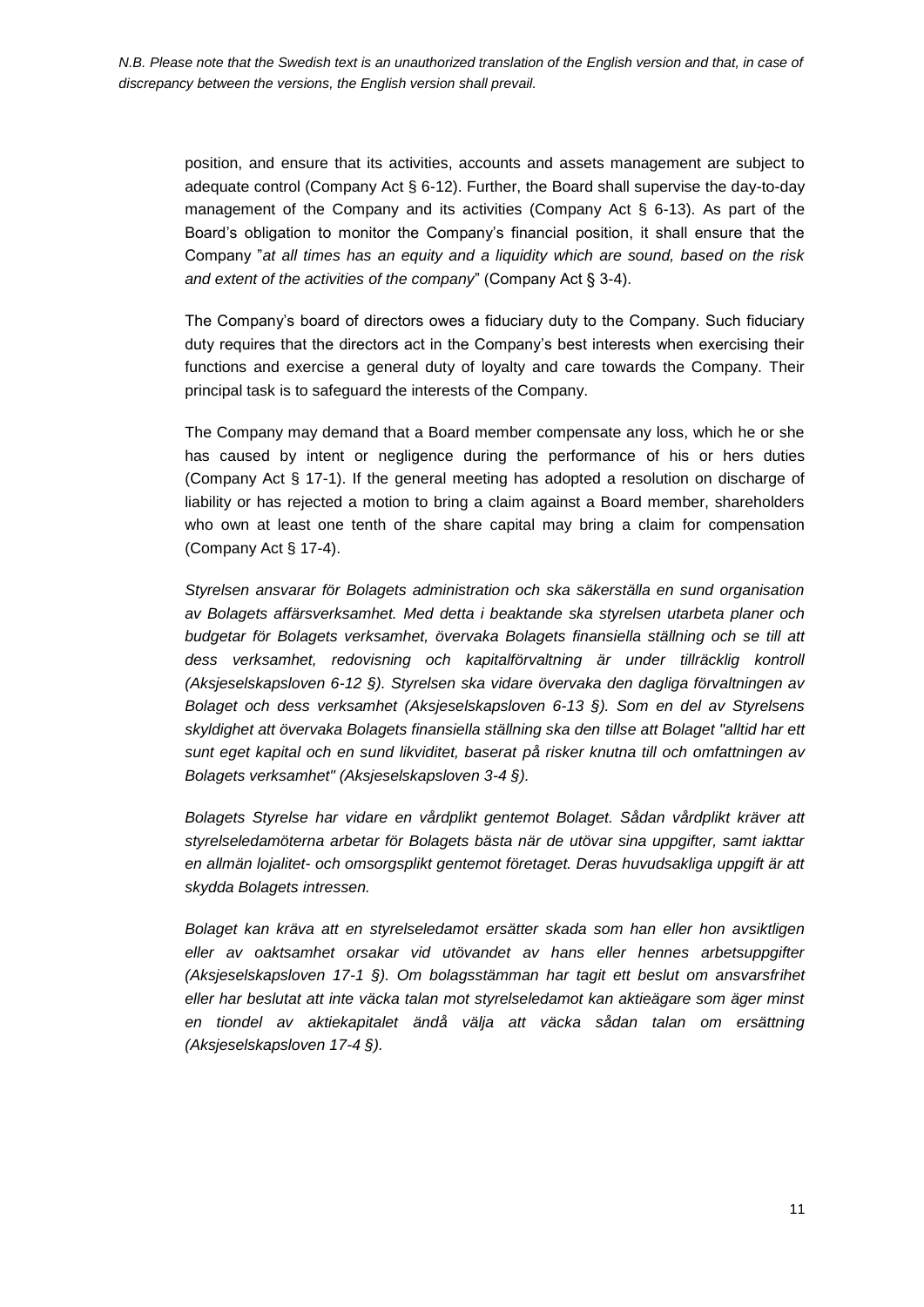#### 4.3 **Related party transactions /** *Närståendetransaktioner*

Transactions between companies in the same group shall be based on standard business terms and principles (arm's length principle). Major intra-group agreements shall be in writing (Company Act § 3-9).

Any agreement between the Company and a shareholder, a shareholder's parent company, a Board member or the General Manager which involves a consideration from the Company with a value in excess of 5% of the share capital, shall not be legally binding on the Company unless the general meeting has approved the agreement. The same applies if the agreement has been entered into with a party closely related to the shareholder or the shareholder's parent company or with a party who is acting by agreement or otherwise on the basis of an understanding with a shareholder, a shareholder's parent company, a Board member or the General Manager (Company Act § 3-8).

Section 4 of the Code of Practice imposes a more extensive obligation upon the Company; In the event of any not immaterial transactions between the Company and shareholders, a shareholder's parent company, members of the Board, executive personnel or close associates of any such parties, the Board should arrange for a valuation to be obtained from an independent third party.

*Transaktioner mellan företag i samma koncern ska baseras på affärsmässiga villkor och principen om armlängds avstånd. Stora koncerninterna avtal ska vara skriftliga (Aksjeselskapsloven 3-9 §).*

*Varje avtal mellan Bolaget och en aktieägare, aktieägares moderbolag, styrelseledamot eller den verkställande direktören som innebär ersättning från Bolaget med ett värde som överstiger 5 % av aktiekapitalet, ska inte vara juridiskt bindande för Bolaget såvida inte bolagsstämman har godkänt avtalet. Detsamma gäller om avtalet har ingåtts med en part som är närstående till aktieägaren, med en aktieägares moderbolag eller med annan part som agerar enligt avtal eller på annat sätt på grundval av en gemensam överenskommelse med en aktieägare, aktieägares moderbolag, styrelseledamot eller den verkställande direktören (Aksjeselskapsloven 3-8 §).*

*Avsnitt 4 i Uppförandekodens ålägger Bolaget en mer omfattande skyldighet; i händelse av icke oväsentliga transaktioner mellan Bolaget och aktieägarna, aktieägares moderbolag, styrelseledamöter, anställda med verkställighetsansvar eller närstående av sådana parter, bör styrelsen tillse att en värdering görs av oberoende tredje part.*

#### **5 SHARE CAPITAL /** *AKTIEKAPITAL*

The current share capital of the Company is EUR 80,841,717.884966, divided into 154,448,102 Shares, each with a nominal value of EUR 0,523423187712375. In case of an increase or decrease of the share capital, the Board shall prepare a motion for the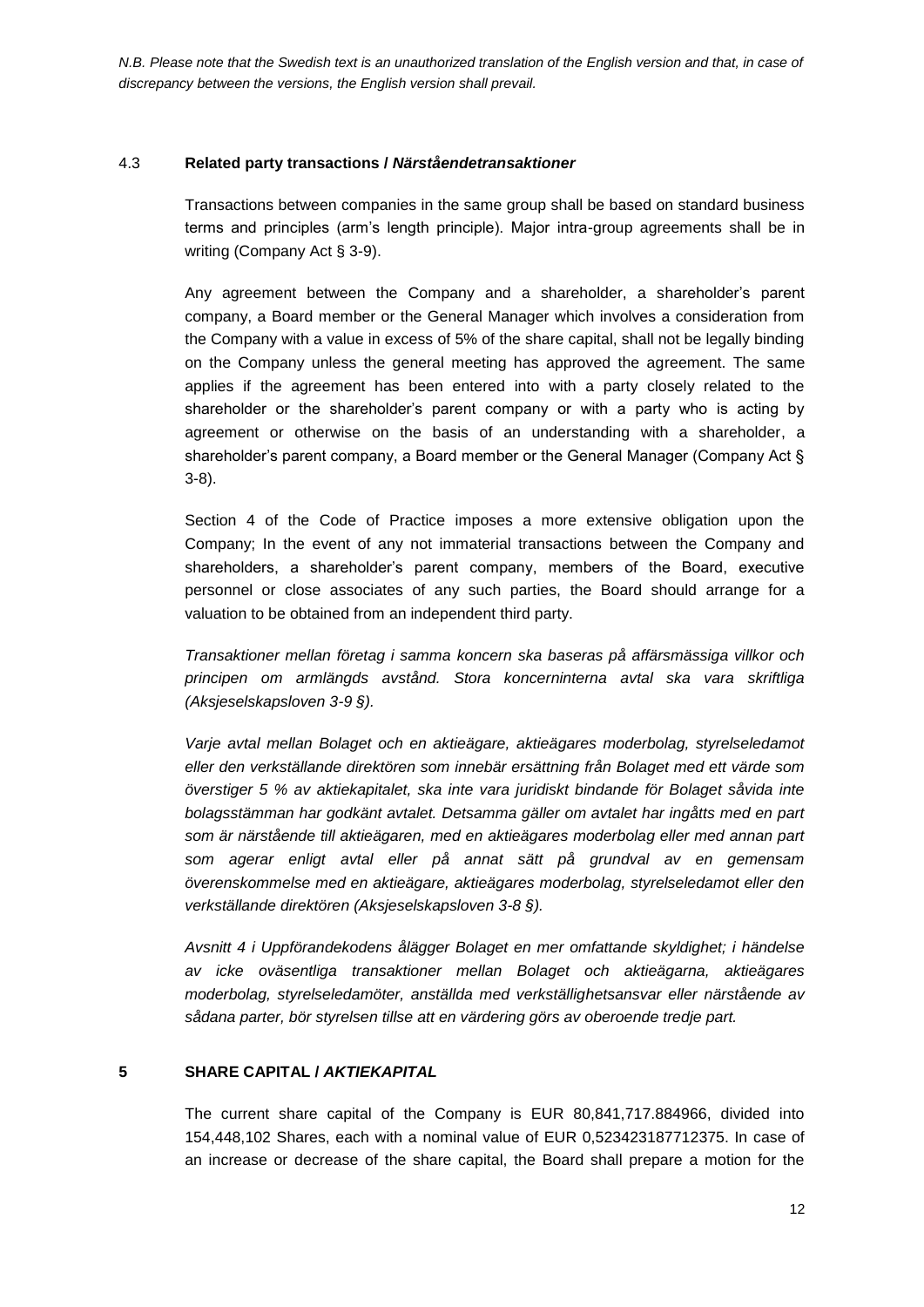resolution in the general meeting; such motion to include reasons and certain other information (Company Act § 10-3 and 12-3).

*Bolagets nuvarande aktiekapital uppgår till EUR 80 841 717,884966, uppdelat på 154 448 102 Aktier, var och en med ett nominellt värde på EUR 0,523423187712375. Vid ökning eller minskning av aktiekapitalet ska Styrelsen utarbeta ett förslag till beslut för bolagsstämman. I förslaget ska dess grunder och viss annan information framgå (Aksjeselskapsloven 10-3 och 12-3 §§).*

### **6 DIVIDEND /** *VINSTUTDELNING*

Distribution of dividend is resolved by the general meeting based on a dividend proposal prepared by the Board. The general meeting may, however, grant a proxy to the Board to distribute dividend on the basis of the approved financial statements. The shareholders cannot validly approve a higher dividend distribution than the Board has proposed (Company Act § 8-2).

Dividend distribution must be based on the audited annual accounts (Company Act § 8-1) or on an interim balance (Company Act § 8-2a).

There are dividend restrictions providing that the Company may only declare dividend as long as it maintains net assets with a value in excess of its share capital and other obligatory reserves after deductions for loans to shareholders, members of the Board and the General Manager, as well as the nominal value of own shares pledged to the Company, if any. Furthermore, a company that wishes to make a dividend distribution must have a "sound equity and liquidity" subsequent to having made the distribution. In this context it means, inter alia, that the Company after the dividend distribution normally must have sufficient cash to carry on its business at least for the coming twelve months. It shall also be taken into consideration whether the distribution is in accordance with prudent and generally accepted business practices.

Any transfer of funds from the Company to its shareholders will be considered as a dividend payment if the distribution has not taken place through any of the other alternative means such as capital reduction, redemption or liquidation.

The Board will consider the amount of dividend (if any) to recommend for approval by the Company's shareholders, based upon the earnings of the Company and the financial situation of the Company at the relevant point in time.

Dividend will be declared in Euro. Shareholders who maintain a Norwegian address with the VPS or have supplied VPS with details of their NOK account, shall receive their dividend payment in NOK to such account.

*Beslut om vinstutdelning fattas på bolagsstämma baserat på det vinstutdelningsförslag som lagts fram av Styrelsen. Bolagsstämman får även befullmäktiga Styrelsen att besluta om utdelning på grundval av fastställda finansiella redovisningar. Aktieägarna kan inte*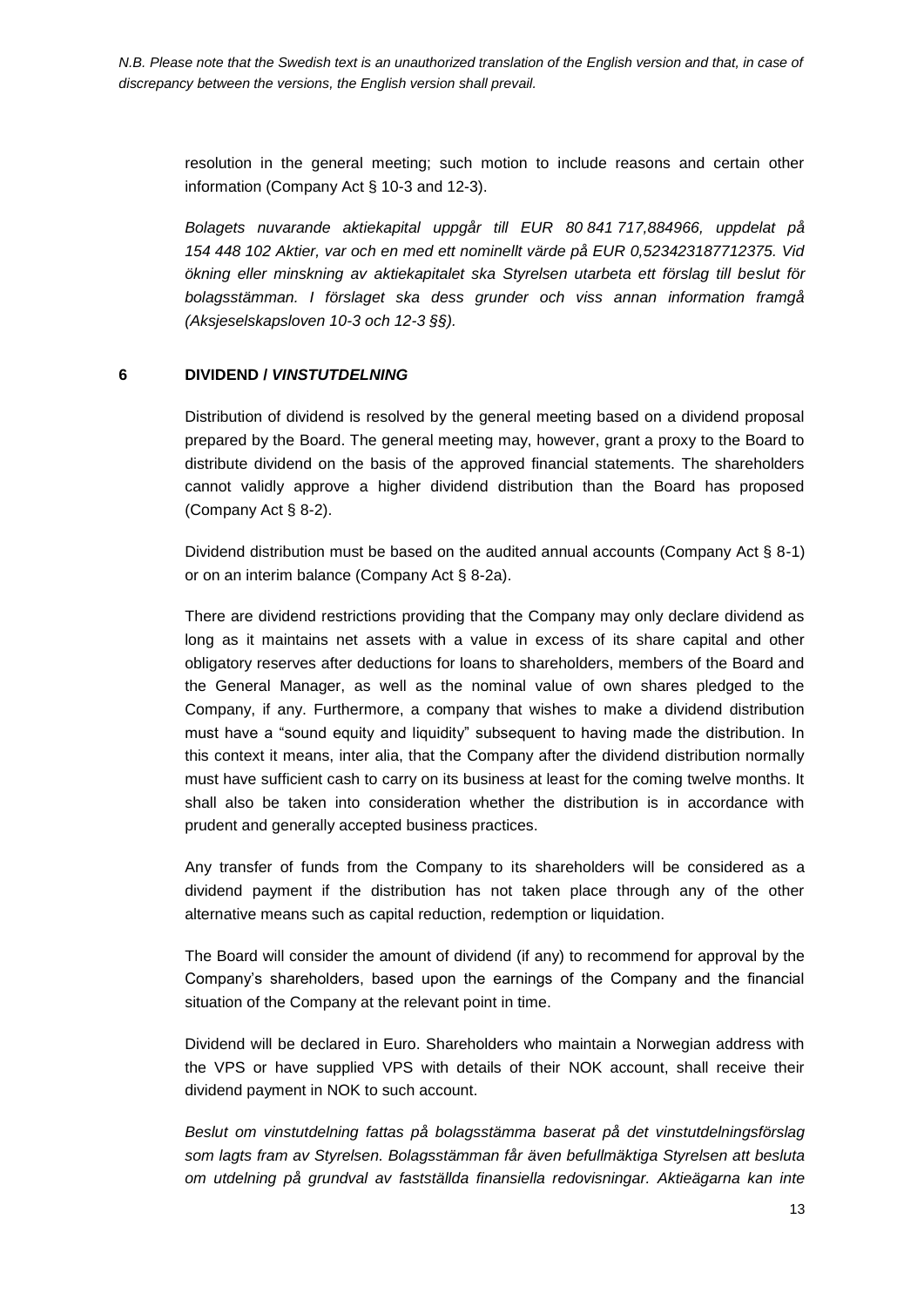*godkänna en högre vinstutdelning än det som Bolagets styrelse har föreslagit (Aksjeselskapsloven 8-2 §).*

*Ett vinstutdelningsbeslut ska baseras på den reviderade årsredovisningen (Aksjeselskapsloven 8-1 §) eller på en interimbalansräkning (Aksjeselskapsloven 8-2a §).*

*Det finns begränsningar för utdelning som innebär att Bolaget endast kan göra vinstutdelning under förutsättning att det efter vinstutdelningen finns nettotillgångar med ett värde som överstiger aktiekapitalet och övriga obligatoriska reservfonder, efter avdrag för eventuella lån till aktieägare, styrelseledamöter och den verkställande direktören och det nominella värdet av eventuella egna aktier pantsatta till Bolaget. Ett företag som vill göra en vinstutdelning måste vidare ha ett "sunt kapital och likviditet" även efter att utdelningen har gjorts. Detta innebär, bland annat, att Bolaget även efter vinstutdelningen normalt sett måste ha tillräckligt med likvida medel för att fortsatt kunna bedriva sin verksamhet åtminstone under de kommande tolv månaderna. Det ska också beaktas om vinstutdelningen överensstämmer med aktsamma och allmänt accepterade affärsprinciper.*

*Varje överföring av medel från Bolaget till dess aktieägare ska betraktas som vinstutdelning såvida utdelningen inte har skett genom något annat alternativ såsom kapitalminskning, inlösen eller likvidation.*

*Styrelsen ska, baserat på Bolagets ekonomiska resultat och Bolagets ekonomiska situation vid den aktuella tidpunkten, överväga hur stor vinstutdelning (om någon) som ska rekommenderas för godkännande av Bolagets aktieägare.* 

*Vinstutdelning kommer att redovisas i euro. Aktieägare som har en norsk adress registrerad hos VPC eller har lämnat uppgifter till VPC om sitt NOK-konto, får vinstutdelningen i NOK till sådant konto.*

#### **7 MINORITY RIGHTS /** *MINORITETSRÄTTIGHETER*

The Company Act contains several protections for minority shareholders, including but not limited to those described in this and the preceding sections. These include, inter alia, the following (reference are made to the Company Act);

- Any shareholder may demand that the general meeting deal with specific matters (§ 5-11)
- Any shareholder may request information from the Board and from CEO (§ 5-15)
- Any shareholder may bring legal action on invalidity (§ 5-22)
- Any shareholder has veto right against decisions which represent abuse of authority (§ 5-21) and certain other decisions (see section [3.6](#page-6-0) above) (§ 5-20)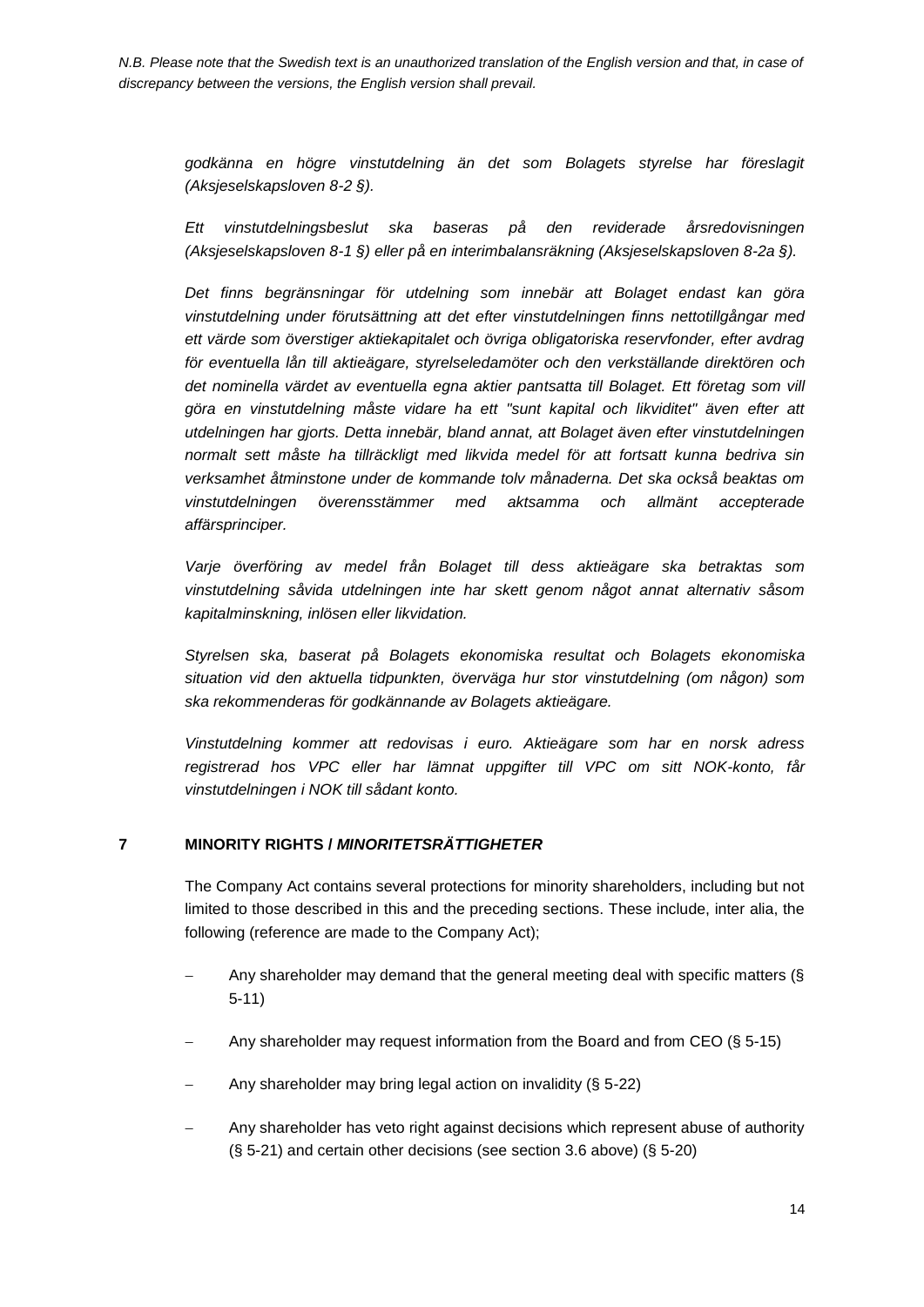- The ability of shareholders holding at least 5% of the Shares to require the convening of a general meeting (§ 5-7)
- Shareholders holding at least 5% of the Shares may demand a dividend to be fixed by the court (§ 8-4)
- Shareholders holding at least 10% of the Shares have the right to bring a claim for damages on behalf of the Company against Board members etc (§ 17-4)
- Shareholders holding at least 10% of the Shares have the right to decide on motion on scrutiny (§ 5-25)
- Shareholders holding at least 10% of the Shares have veto right in respect of decisions which require > 90% majority, i.e. decisions which imply that the rights attached to the shares in respect of dividend or liquidation proceed are changed or that a requirement for consent from the Board to share transfers or pre-emptive rights over the shares is introduced (§ 5-19)
- Shareholders holding more than 1/3 of the Shares have veto right in respect of all amendments to the Articles (§ 5-18), including share capital increases and decreases as well as mergers and demergers and liquidation.

*Aksjeselskapsloven innehåller flera skyddsregler för minoritetsaktieägare, inklusive men inte begränsat till de som beskrivs i detta och föregående avsnitten. Dessa inkluderar bland annat följande (hänvisningarna görs till Aksjeselskapsloven);*

- *En aktieägare kan kräva att bolagsstämman ska behandla specifika frågor (5-11 §)*
- *En aktieägare kan begära information från styrelsen och från den verkställande direktören (5-15 §)*
- *En aktieägare kan väcka talan om ogiltigförklaring (5-22 §)*
- *Varje aktieägare har vetorätt mot beslut som utgör maktmissbruk (5-21 §) och vissa andra beslut (se avsnitt 3.6 ovan) (5-20 §)*
- *Aktieägare som innehar minst 5 % av Aktierna kan kräva kallelse till bolagsstämma (5-7 §)*
- *Aktieägare som innehar minst 5 % av Aktierna kan kräva att vinstutdelning ska fastställas av en domstol (8-4 §)*
- *Aktieägare som innehar minst 10 % av Aktierna har rätt att väcka skadeståndstalan på Bolagets vägnar mot styrelseledamöter med flera. (17-4 §)*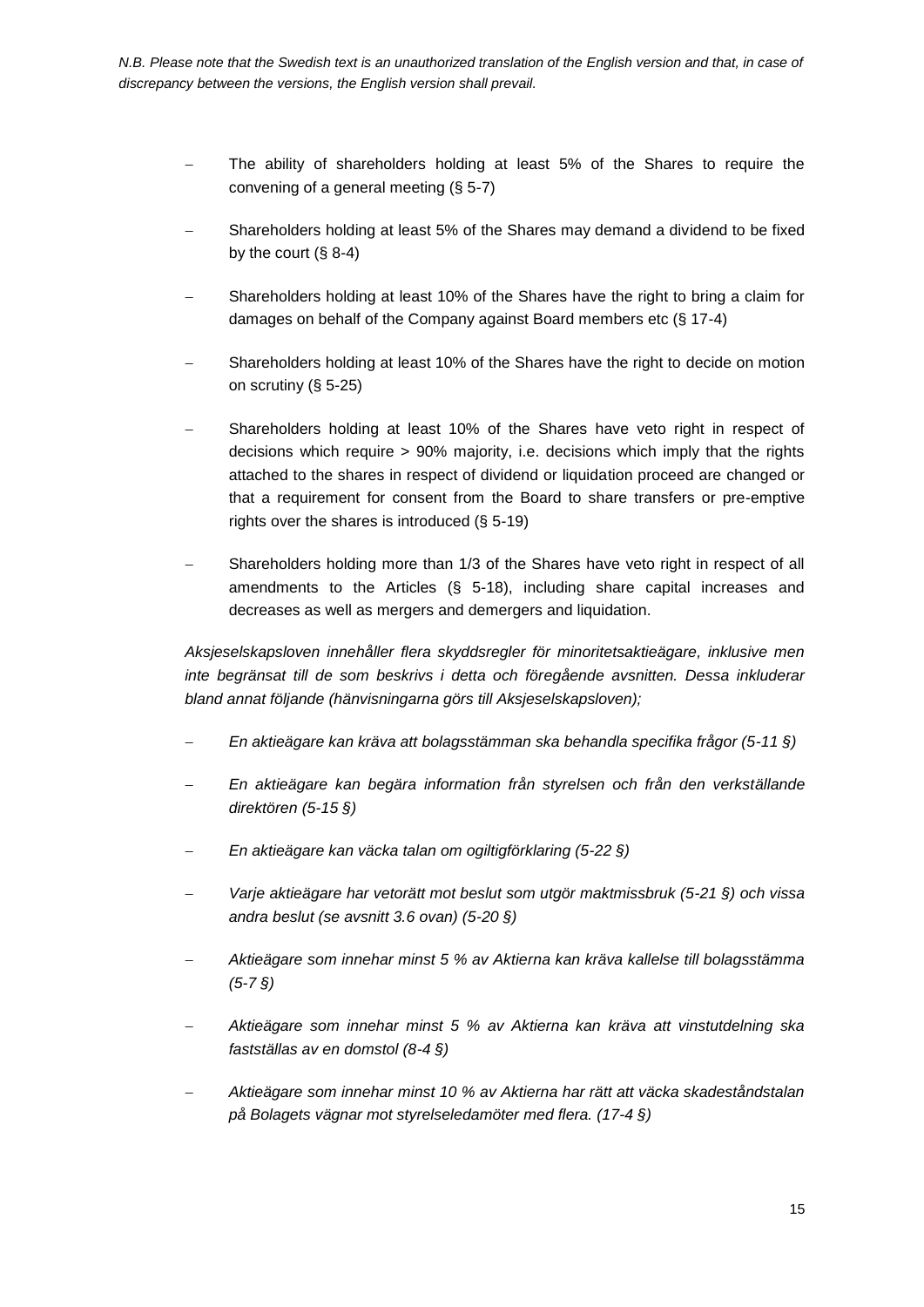- *Aktieägare som innehar minst 10 % av Aktierna har rätt att ta beslut om särskild granskning (5-25 §)*
- *Aktieägare som innehar minst 10 % av Aktierna har vetorätt vid beslut som kräver > 90% majoritet, det vill säga beslut som innebär att de rättigheter som är knutna till Aktierna avseende utdelning eller likvidation ändras, eller vid införande av krav på samtycke från styrelsen vid aktieöverlåtelser eller hembud för aktierna (5-19 §)*
- *Aktieägare som innehar mer än 1/3 av Aktierna har vetorätt gällande alla ändringar av Bolagsordningen (5-18 §), inklusive ökning och minskning av aktiekapital samt fusioner, fissioner och likvidation.*

# **8 DISCLOSURE OF SIGNIFICANT SHAREHOLDINGS /** *UPPLYSNINGAR OM VISSA AKTIEINNEHAV*

Where a shareholder's proportion of shares and/or rights to shares reaches, exceeds or falls below 5%, 10%, 15%, 20%, 25%, 1/3, 50%, 2/3 or 90% of the share capital or corresponding proportion of the votes as a result of acquisition, disposal or other circumstance, the shareholder has an obligation to notify the Company and the Oslo Stock Exchange immediately, cf. Section 4-3 of the Norwegian Securities Trading Act (the "**STA**").

*Om en aktieägares innehav av aktier och/eller rätt till aktier uppgår till, överstiger eller faller under 5 %, 10 %, 15 %, 20 %, 25 %, 1/3, 50 %, 2/3 eller 90 % av Aktierna eller motsvarande andel av röstetalet som ett resultat av förvärv, avyttring eller annan omständighet, är aktieägaren skyldig att omedelbart anmäla denna förändring till Bolaget och Oslo Börs, jfr. Avsnitt 4-3 i Lov om verdipapirhandel ("LV").*

# **9 MANDATORY OFFER AND COMPULSORY ACQUISITION /** *BUDPLIKT OCH TVÅNGSINLÖSEN*

### 9.1 **Mandatory offer /** *Budplikt*

Any person or entity who (alone or together with its concerted parties) through acquisition becomes the owner of Shares representing more than 1/3 of the voting rights in the Company has an obligation to make an offer for the acquisition of all the remaining shares in the Company (STA  $\S$  6-1). Further, a shareholder who owns shares representing more than 1/3 of the voting rights of the Company has an obligation to make such a mandatory offer where the shareholder through acquisition becomes the owner of shares representing either 40% or 50% of the voting rights in the Company (STA § 6-6).

A mandatory offer will be subject to approval by the Oslo Stock Exchange before submission of the offer to the shareholders. The offer price must be at least as high as the highest price paid or agreed by the offeror in the six month period prior to the mandatory bid was triggered, but equal to the market price if the market price was higher when the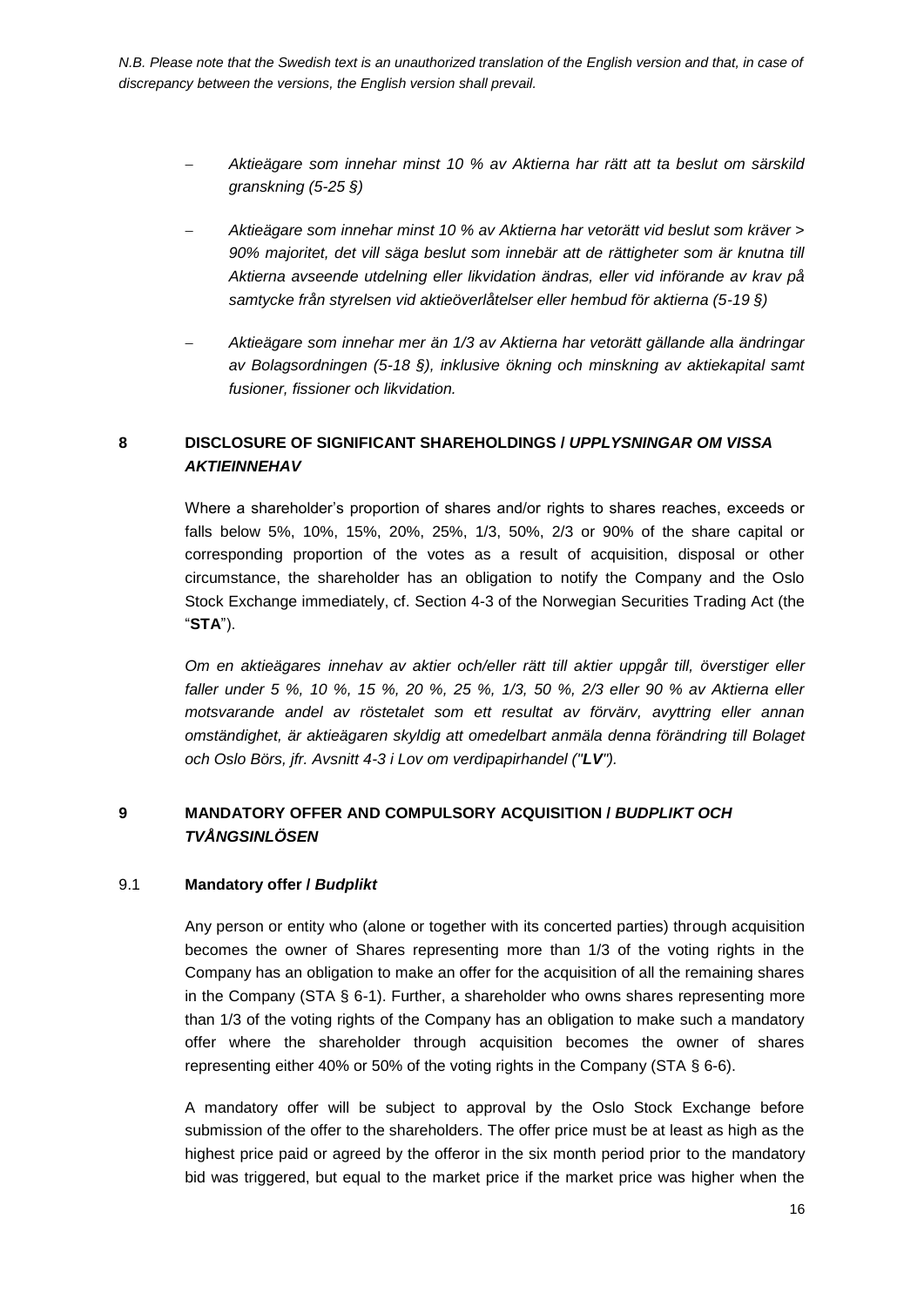offer was triggered. In the event that the acquirer thereafter, but prior to the expiration of the offer period acquires, or agrees to acquire, additional shares at a higher price, the acquirer is obliged to restate its offer at that higher price. A mandatory offer must be in cash or contain a cash alternative at least equivalent to any other consideration offered. A shareholder who fails to make the required offer must within four weeks dispose of sufficient shares so that the obligation ceases to apply.

*En fysisk eller juridisk person som (ensam eller i samförstånd med annan) genom förvärv blir ägare till aktier som representerar mer än 1/3 av rösträtten i Bolaget har en skyldighet att lägga ett bud för förvärv av alla återstående aktier i Bolaget (LV 6-1 §), s.k. budplikt. En aktieägare som innehar aktier som representerar mer än 1/3 av Bolagets rösträtt har även en sådan budplikt när aktieägaren genom förvärv blir ägare till aktier som representerar antingen 40 % eller 50 % av rösträtten i Bolaget (LV 6-6 §).* 

*Budplikten kommer att vara föremål för godkännande av Oslo Börs innan det lämnas till aktieägarna. Erbjudandepriset måste vara minst lika högt som det högsta pris som betalats eller avtalats av anbudsgivaren under en period om sex månader före budplikten utlöstes, men motsvarade marknadspriset om marknadspriset var högre när budplikten utlöstes. Om anbudsgivaren därefter, men före utgången av erbjudandeperioden förvärvar eller samtycker till att förvärva ytterligare aktier till ett högre pris, är anbudsgivaren skyldig att justera sitt erbjudande till det högre priset. Anbudet måste kunna betalas kontant eller innehålla ett kontant alternativ som motsvarar eventuellt annat betalningserbjudande. En aktieägare som inte uppfyller budpliktskraven måste inom fyra veckor avyttra tillräckligt många aktier för att skyldigheten ska upphöra att gälla.* 

### 9.2 **Compulsory acquisition /** *Tvångsinlösen*

A person who becomes a majority shareholder holding 90% or more of the issued Shares of the Company is entitled to acquire the Shares of the remaining holders, and the remaining holders are also entitled to cause the majority shareholder to buy their shares. Such compulsory acquisition would imply that the majority shareholder becomes the owner of the thus acquired shares with immediate effect (Company Act § 4-25).

*En person som blir majoritetsaktieägare och innehar 90 % eller mer av Aktierna i Bolaget har rätt att förvärva resterande aktieägares Aktier, och de kvarvarande aktieägarna har också rätt att få sina aktier inlösta av majoritetsaktieägaren, s.k. tvångsinlösen. Ett sådant tvångsförvärv innebär att majoritetsaktieägaren med omedelbar verkan blir ägare till de förvärvade Aktierna (Aksjeselskapsloven 4-25 §).*

# **10 REPURCHASE OF SHARES /** *ÅTERKÖP AV AKTIER*

The general meeting may by a two third majority grant a power of attorney to the Board for purchasing own Shares (Company Act §§ 9-2 and 9-4). Such power must be issued for a specific term which may not exceed 24 months (Second 3 of the Code of Practice recommends that the power of attorney should be limited in time to no later than the date